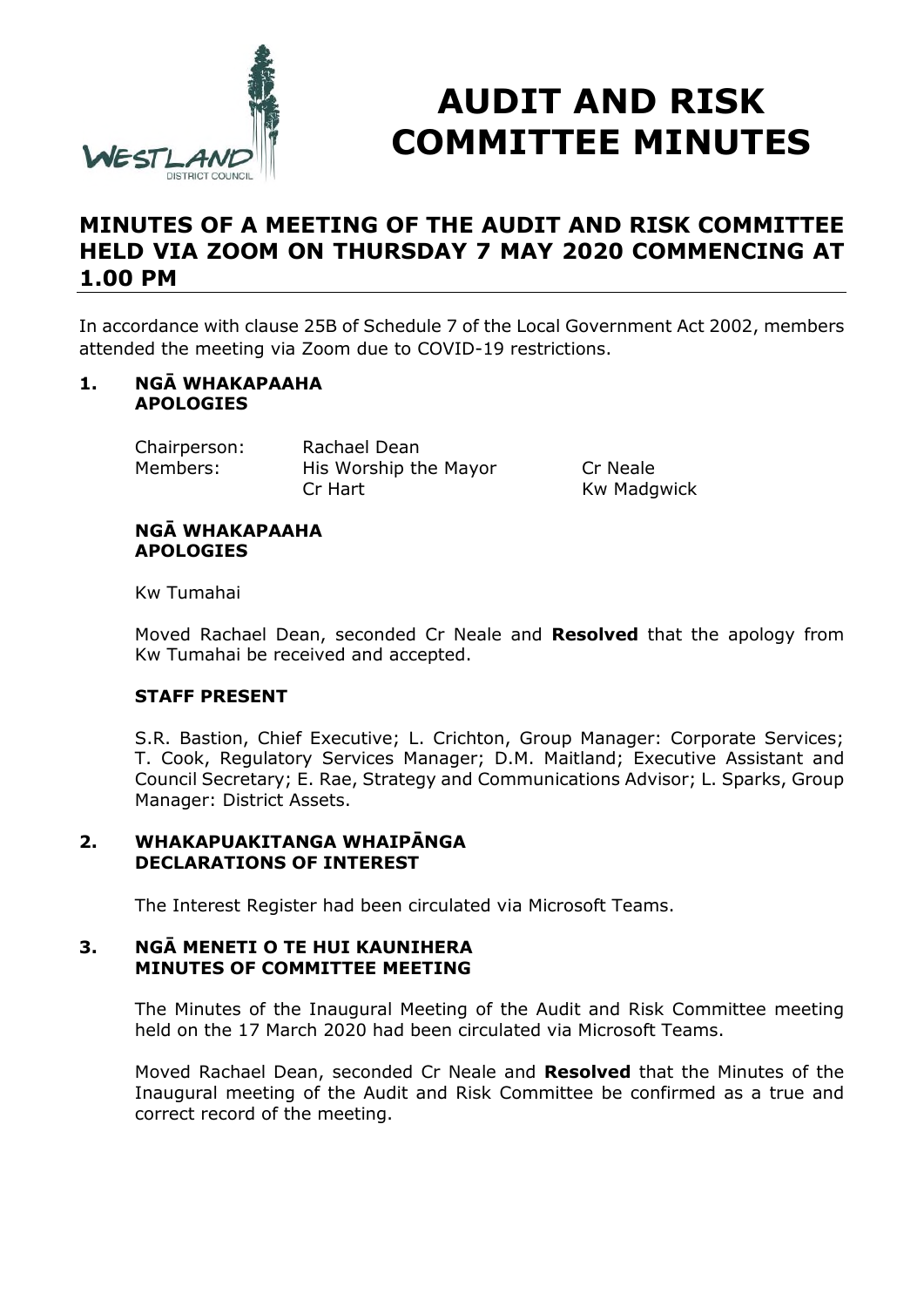#### **4. PŪRONGO KAIMAHI STAFF REPORTS**

### **Quarter 3 Financial Report as at 31 March 2020**

The Group Manager: Corporate Services and Strategy and Communications Advisor spoke to the report. The purpose of the report is for the Committee to review the performance of Council as at December 2019.

- Council has drawn down \$1 million in short term debt funding from LGFA following treasury advice from PwC. This is to be repaid by 28 May 2020.
- Forecast debt balance could be overstated. Council has completed all the budgeted work, therefore it is likely the debt balance will be less than forecast at the end of the financial year.

Moved Rachael Dean, seconded Cr Neale and **Resolved** that the Audit and Risk Committee receives the Quarter 3 Financial Report as at 31 March 2020.

# **Update on Audit Recommendations – Year ended 30 June 2019**

The Group Manager: Corporate Services spoke to this item. The purpose of the report is to present the Committee with an update on the actions being taken on recommendations in the Audit Management Report for the year ended 30 June 2019 by Audit New Zealand.

Since the report had been written, District Assets have been able to provide comments on their topics and these will be included in the response to Audit New Zealand.

Moved Rachael Dean, seconded Cr Hart and **Resolved** that the Audit and Risk Committee receives the update on the Audit recommendations for the year ended 30 June 2019.

# **Health and Safety – Verbal Update**

The Regulatory Services Manager spoke regarding how COVID-19 has impacted on Council with most staff working from home during Level 4 and no inspections or unnecessary works taking place. Any staff required to be in the office as emergency staff, have kept appropriate physical distancing. During this period of time, there has been no health and safety incidents reported for staff.

Appropriate PPE equipment has been provided throughout the organisation. Regulatory team members involved in inspections from Level 3 have guidelines to ensure social distancing and health and safety for staff who are out in the community.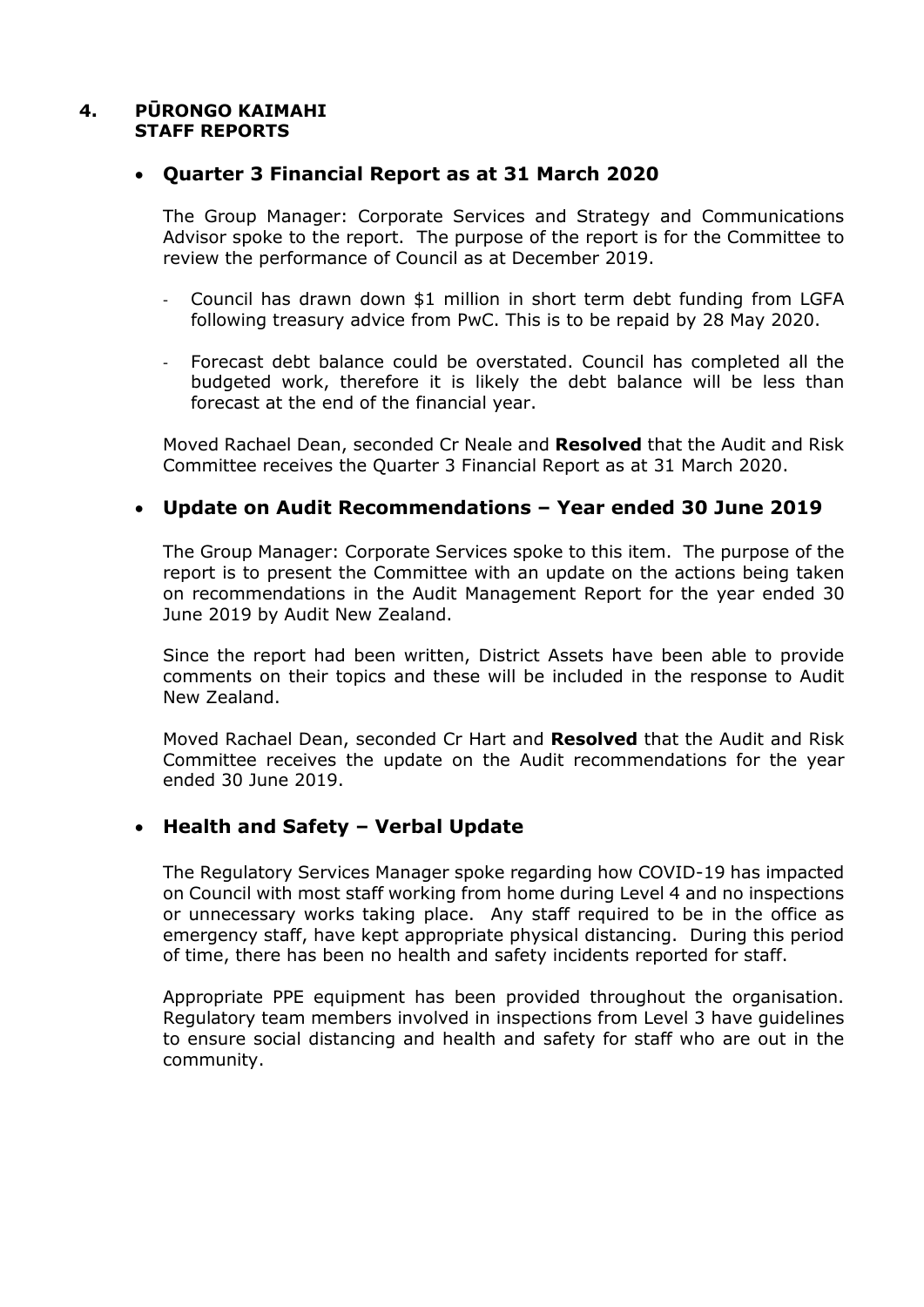Kw Madgwick discussed the incident involving a cyclist on the West Coast Wilderness Trail. The Chief Executive advised that there is a full review undertaken in relation to the incident. Kw Madgwick asked that the Audit and Risk Committee circulate a copy of the full report when completed.

Moved Rachael Dean, seconded His Worship the Mayor and **Resolved** that the verbal update regarding Health and Safety be received.

# **5. KA MATATAPU TE WHAKATAUNGA I TE TŪMATANUI RESOLUTION TO GO INTO PUBLIC EXCLUDED**

(to consider and adopt confidential items)

Moved Rachael Dean, seconded His Worship the Mayor and **Resolved** that Council confirm that the public were excluded from the meeting in accordance with Section 48, Local Government Official Information and Meetings Act 1987 at 1.23 pm.

The general subject of the matters to be considered while the public are excluded, the reason for passing this resolution in relation to each matter and the specific grounds under Section 48(1) of the Local Government Official Information and Meetings Act 1987 for the passing of the resolution are as follows:

| <b>Item</b><br>No. | <b>General subject</b><br>of each matter<br>to be considered | <b>Reason</b><br>for<br>passing<br>this<br>resolution<br>in.<br>relation to each<br>matter | Ground(s)<br>under<br><b>Section</b><br>48(1) for the passing of this<br>resolution                                                                                                                                                     |
|--------------------|--------------------------------------------------------------|--------------------------------------------------------------------------------------------|-----------------------------------------------------------------------------------------------------------------------------------------------------------------------------------------------------------------------------------------|
| 1.                 | Confidential<br>Minutes $-17$<br><b>March 2020</b>           | Good reasons to<br>withhold<br>exist<br>under Section 7                                    | That the public conduct of the<br>relevant part of the proceedings<br>of the meeting would be likely to<br>the<br>result<br>disclosure<br>in<br>of<br>information for which good reason<br>or withholding exists.<br>Section $48(1)(a)$ |
| 2.                 | Health and Safety<br>Report                                  | Good reasons to<br>withhold<br>exist<br>under Section 7                                    | That the public conduct of the<br>relevant part of the proceedings<br>of the meeting would be likely to<br>in the<br>disclosure<br>result<br>0f<br>information for which good reason<br>or withholding exists.<br>Section $48(1)(a)$    |
| 3.                 | <b>Risk Register</b>                                         | Good reasons to<br>withhold<br>exist<br>under Section 7                                    | That the public conduct of the<br>relevant part of the proceedings<br>of the meeting would be likely to<br>the<br>disclosure<br>result<br>in<br>οf<br>information for which good reason<br>or withholding exists.<br>Section $48(1)(a)$ |